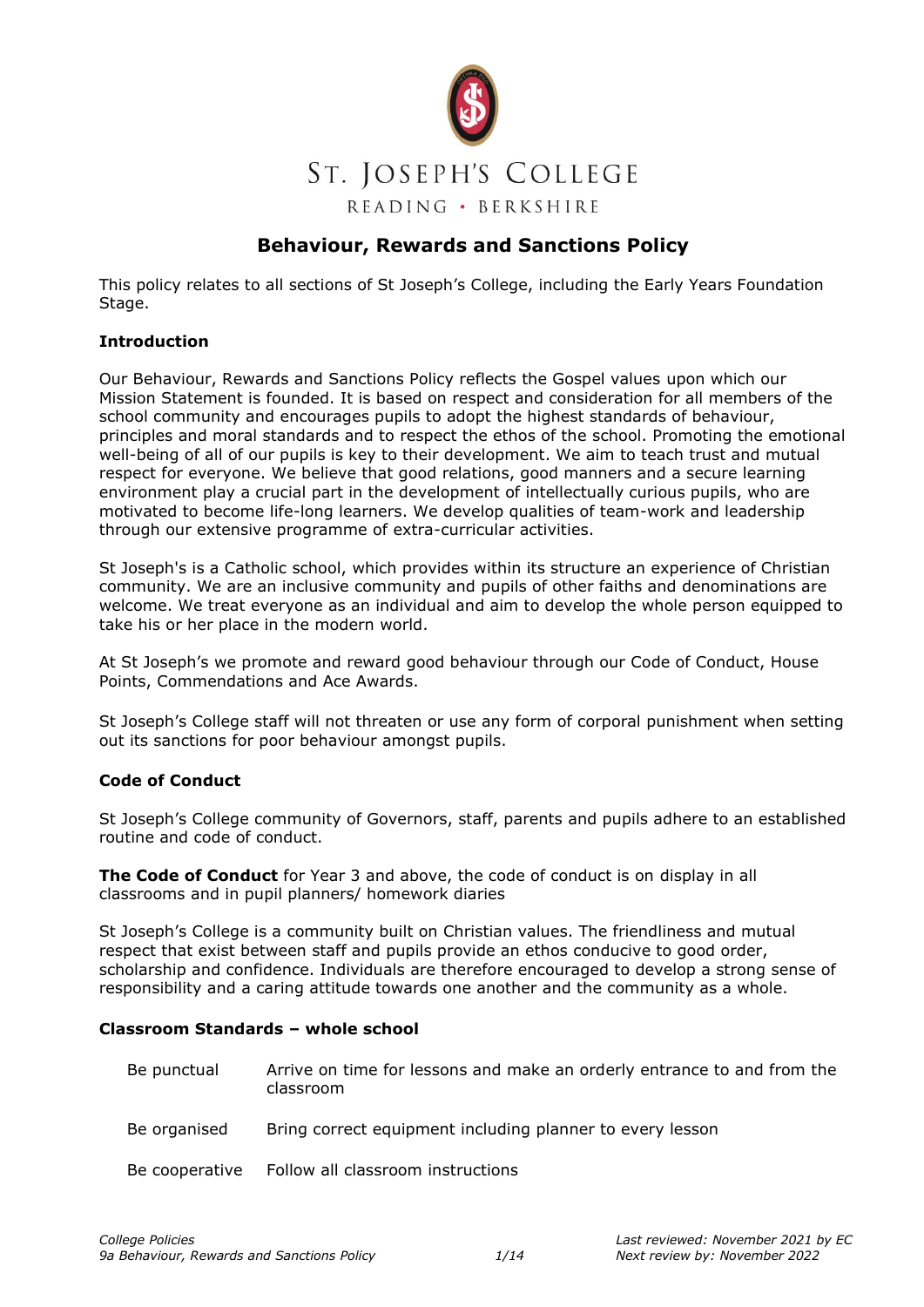

# ST. JOSEPH'S COLLEGE

READING · BERKSHIRE

Be considerate Do not disrupt others in their learning and do not talk out of turn

#### **Standards around the College – whole College**

| Be respectful  | Listen and respond to all adults<br>Physical contact between students is to be avoided                                 |  |
|----------------|------------------------------------------------------------------------------------------------------------------------|--|
| Be thoughtful  | Think about noise - use indoor and outdoor voices                                                                      |  |
|                | Eat and drink only in designated areas (Dining Hall, common rooms and<br>outside eating areas)                         |  |
| Be smart       | Wear correct uniform at all times                                                                                      |  |
| Be responsible | Look after school property and keep cloakrooms and shared areas tidy<br>Only use phones when given permission (Yr7-13) |  |
| Be courteous   | Walk to the left-hand side in corridors and open doors for others                                                      |  |

We see education as a partnership. Our staff are committed to excellence, aiming to achieve a spirit of trust and co-operation. We expect the highest values and standards of behaviour inside and outside the classroom, as well as outside the school and in any written or electronic communication concerning the school.

We expect pupils to treat staff and each other with consideration and good manners and to respond positively to the opportunities and demands of school life. They should follow the Code of conduct and understand what is expected of them and why sanctions may be imposed for inconsiderate behaviour.

Everyone has the right to feel secure and to be treated with respect, particularly the vulnerable. Harassment and bullying will not be tolerated. Our Anti-bullying Policy is on our website. St Joseph's College takes its duties under the Equality Act 2010 seriously. We are strongly committed to promoting equal opportunities for all, regardless of race, religion, culture, sex, gender, sexual orientation, gender re-assignment, homophobia, special educational needs, disability, learning difficulty, linguistic background, pregnancy and maternity or the fact that a child is adopted or is a carer.

We expect pupils to be ready to learn and to participate in school activities. They should attend school and lessons punctually. They should care for the buildings, equipment and furniture. We expect pupils to behave at all times in a manner that reflects the best interests of the whole community.

St Joseph's College reserves the right to take disciplinary action against pupils who are found to have made malicious accusations, whether against other pupils, staff or other individuals, which might include any of the actions listed below, up to and including suspension or exclusion.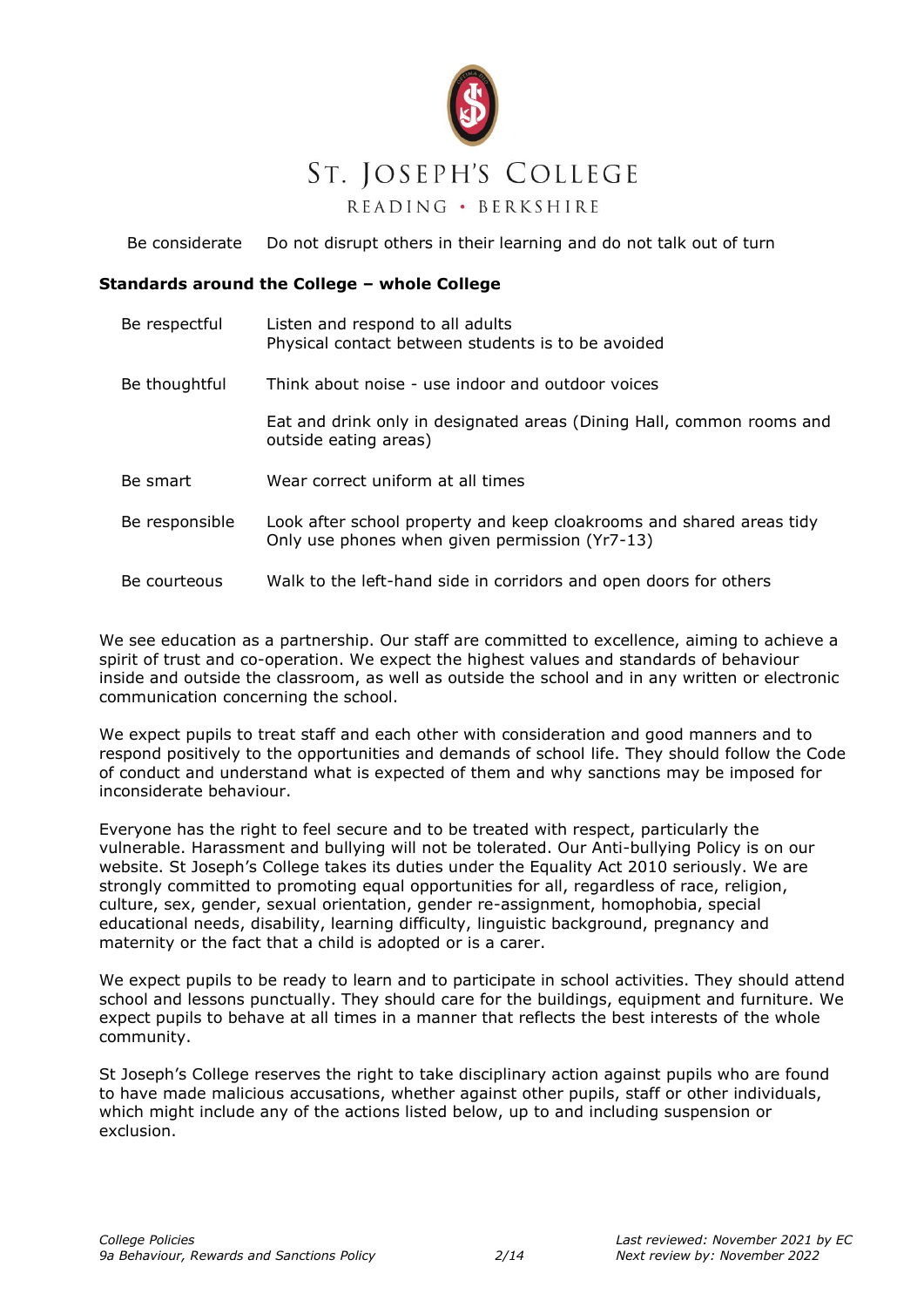

#### **Involvement of parents and guardians**

Parents and Guardians who accept a place for their child at St Joseph's college, undertake to uphold the College policies and regulations, including this policy, when they sign the Acceptance Form. They will support the College values in matters such as attendance and punctuality, behaviour, uniform and appearance, standards of academic work, extra-curricular activities and homework.

In the event of any behaviour management issue, the College will liaise closely with parents and, if relevant, other support agencies.

#### **Unexplained absences**

We will always telephone parents on the first day of an unexplained absence in order to make sure that your child has not suffered an accident. Please note that it is usually the Governors' policy not to allow holiday to be taken during term unless in exceptional circumstances.

#### **Involvement of pupils**

St Joseph's College aims to raise the aspirations of all its pupils and to help them to appreciate that there are no barriers to their potential achievements both inside and outside the classroom. Pupils are encouraged to take responsibility for their own learning. We celebrate success, emphasise the positive and deal with the negative in a sensitive and tactful way. Our teaching staff offer every pupil a high level of individual attention, together with consistent and helpful advice. In return, we expect every pupil to cooperate and to work hard.

Our experience shows that the ethos of and respect for the College is enhanced by listening to our pupils and by encouraging constructive suggestions from them, in assemblies, during tutor time, in Personal, Social, Health and Economic Education (PSHEE) lessons, House meetings, and Pupil Voice Committees.

We work closely with all pupils as they transition through the College, from the day they start to the day they leave.

#### **Rewards and Sanctions**

It is the policy of all departments to encourage positive behaviour and self-discipline through the use of a positive rewards system.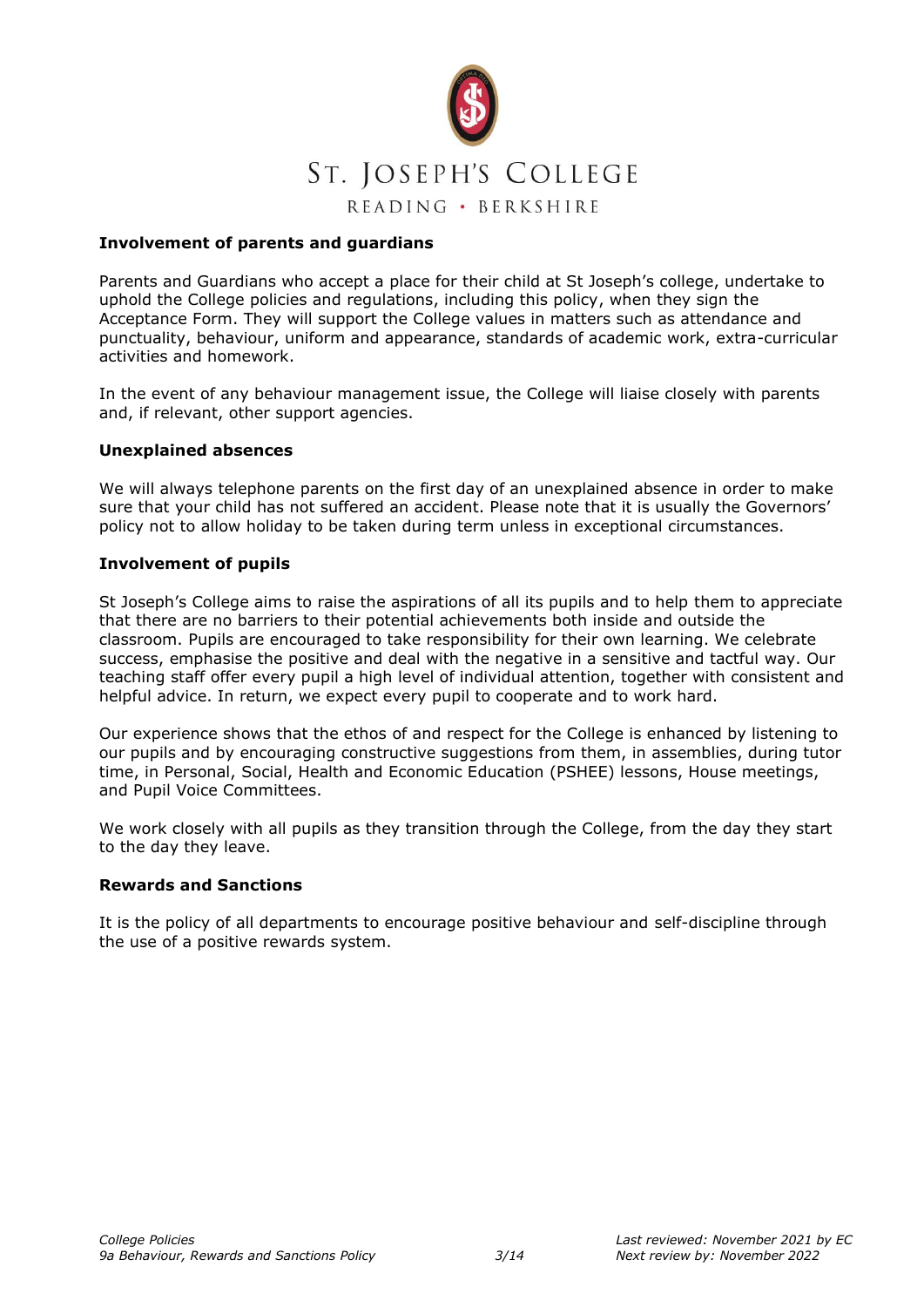

#### **Prep School: Early Years – Year 6**

The College Deputy Head (Prep) remains responsible for behaviour management in the Prep School, but delegates some of this responsibility for the pupils in the Early Years Foundation Stage to the Head of that Department.

We praise and reward children for good behaviour in a variety of ways:

#### **Verbal praise**

- from members of staff and other pupils
- may be simple praise for a good answer in class or a thoughtful or helpful action
- could also involve public praise in class or another class e.g. highlighting a good piece of work

#### **Highlighting good work, effort or behaviour**

- displays on walls
- reading work aloud to other pupils
- telling others in assemblies
- showing work to other members of staff
- stickers and positive comments written in children's books
- Certificates Golden certificates are presented during Good News Assembly each Friday for effort and achievement, as well as for behaviour and kindness
- Good News Assemblies also give children the opportunity to celebrate achievements outside of school

#### **Reward systems in class**

- smiley faces, stickers
- House Point system in which each pupil is a member of one of three Houses. Points are given to individuals and collected for the House.

#### **House Points**

House points are awarded in recognition of a variety of very good work or effort. They may also be awarded for particular success or identified moments around the school, for example, winning a match, helping a friend in need or being involved in a charitable event. House Points are recorded in the school management information system.

A Bronze Award is awarded for 50 House Points, Silver Award for 100 House Points, Silver Plus Award for 150 House Points, Gold Award for 200 and Platinum award for 300 (signed by the College Deputy Head –Prep). These achievements will be distributed at assemblies throughout the year and parents will be informed by letter of their child's achievements.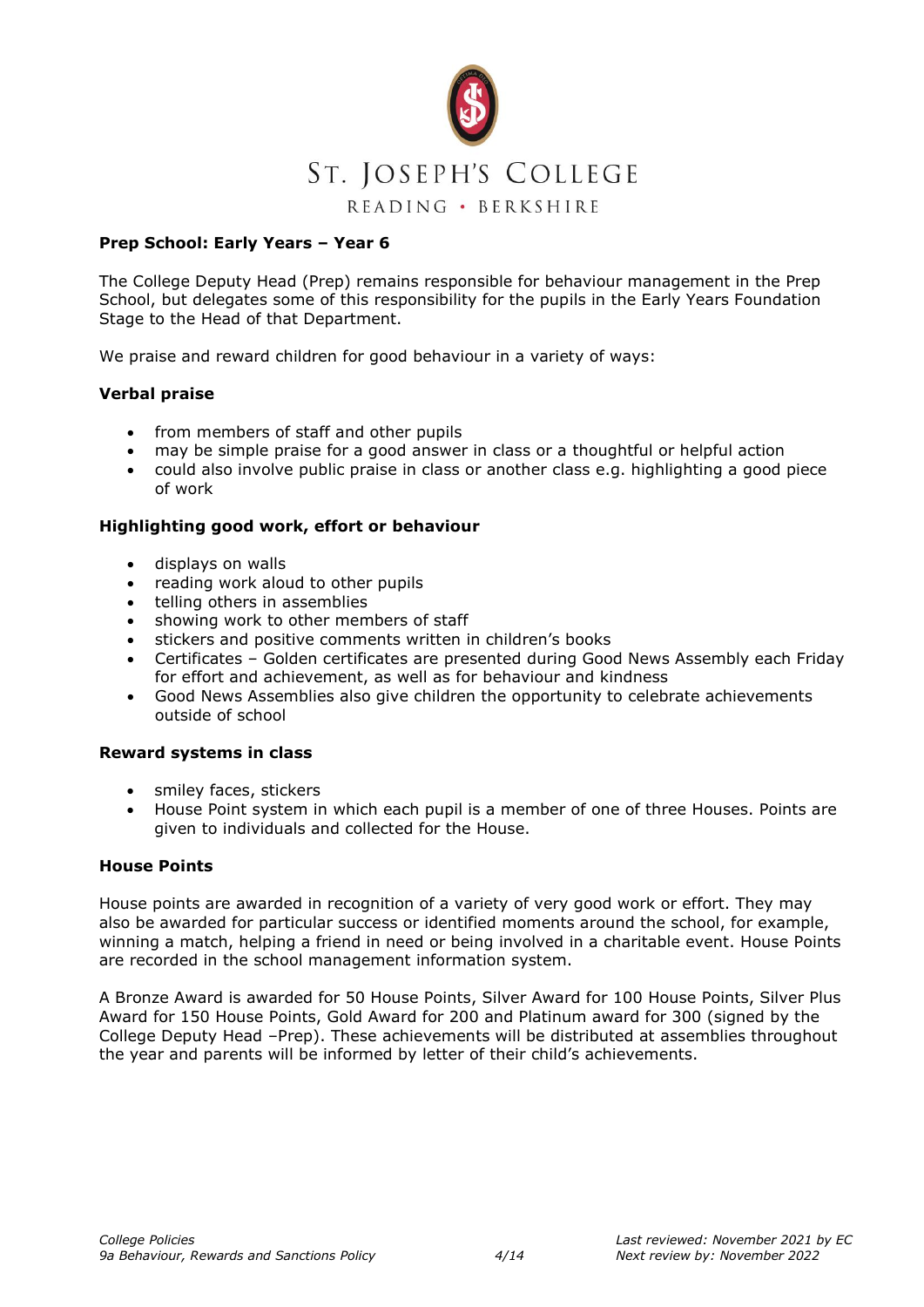

#### **Bear Families: Early Years - Year 2**

Pupils in Early Years to Year 2 will have a separate system, whereby pupils are allocated to one of three bear families: Koala, Panda or Polar. Activities will be run between these until pupils reach Year 3 when they will be allocated to one of the four College Houses.

#### **Commendations (Prep School)**

Commendation Certificates are awarded by the College Deputy Head (Prep) in recognition of a particular piece of work or for a consistent high standard of work throughout the year. They can also be awarded for significant improvement of effort in a certain area, demonstrating a moment worth acknowledging. Commendations are worth 10 house points and work is displayed (if appropriate) on the Commendation noticeboard.

#### **Commendations: Years 7 - 13**

Commendation Certificates are awarded by the Head in recognition of a particular piece of work or for a consistent high standard of work throughout the year. They can also be awarded for significant improvement of effort in a certain area, demonstrating a moment worth acknowledging. Commendations are worth 10 House Points.

#### **House Points: Years 7 - 8**

House Points are awarded in recognition of a variety of very good work or effort. They may also be awarded for particular success or identified moments around the school, for example, winning a match, helping a friend in need or being involved in a charitable event. House Points are recorded in the school management information system.

A Bronze Award is awarded for 50 House Points (signed by the Head of House), Silver Award for 100 (signed by the Head of Section), Silver Plus Award for 150 (signed by the Deputy Head Pastoral), Gold Award for 200 and Platinum award for 300 (both signed by the Head). These achievements will be distributed at assemblies throughout the year and parents will be informed by letter of their child's achievements.

#### **ACE Awards Years 9 – 13**

ACE Awards are given to pupils in recognition of their **A**CHIEVEMENT, **C**ONSISTENCY and **E**FFORT in their work. Pupils receive an ACE award worth 2 House Points which are entered into the school management information system and also three prize draws every half term: Draw 1 for all pupils in receipt of an ACE award

Draw 2 for all pupils who have achieved 3+ ACE awards

Draw 3 for all pupils who have achieved 5+ ACE awards

Some of the ways that ACE awards can be earned are:

- Achievement in a specific piece of academic work and extra-curricular activity
- Demonstrating consistency in any area of the curriculum or school life. For example, always completing homework to the best of their ability or always being helpful and polite
- Displaying a positive attitude or a concerted effort in a particular area of school life.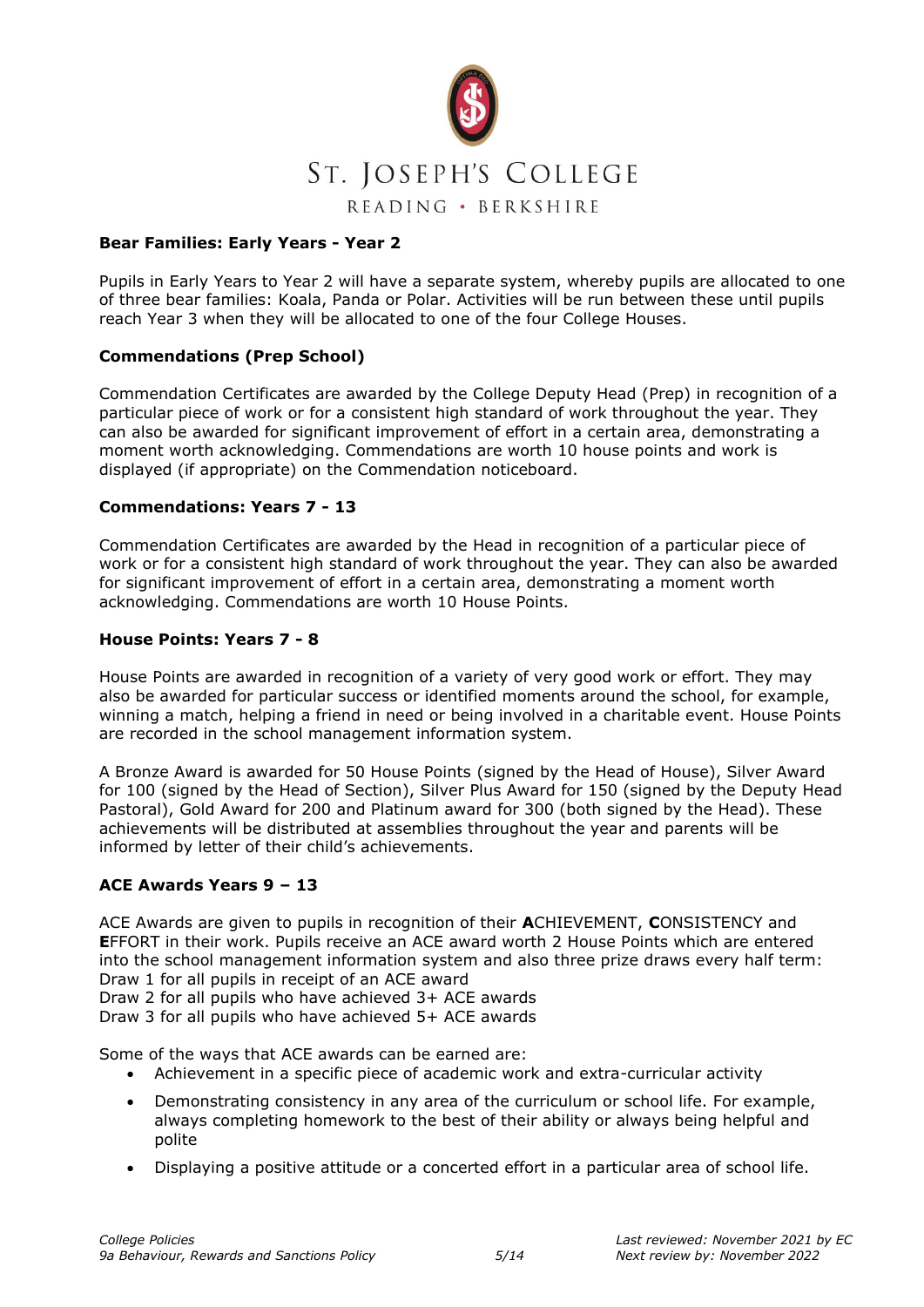

#### **Sanctions**

Sanctions help us to set boundaries and to manage challenging behaviour. Copies of our Sanctions processes are found in Appendix 1, and may change from time to time. Parents and Guardians agree, when signing the Acceptance Form, that their child will comply with this Behaviour, Rewards and Sanctions policy, and undertake to support the authority of the Head and College Deputy Head Prep), in enforcing them in a fair manner that is designed to safeguard the welfare of the community as a whole.

The College reserves the right to search pupils and their possessions without consent if there is justified cause to do so. Knives or weapons, alcohol, illegal drugs, stolen items, tobacco and cigarette papers, e-cigarettes/vaping devices or paraphernalia, fireworks and pornographic images can be searched for according to law along with any article that the member of staff reasonably suspects has been, or is likely to be, used to commit an offence, or to cause personal injury to, or damage to property.

The Head, a College Deputy Head or any staff authorised by them may search a pupil, provided that the staff member is the same sex as the pupil being searched and there is another staff member as witness. The College may carry out a search of a pupil of the opposite sex to the staff member conducting the search and without a witness present, but only where the school 'reasonably believes that there is a risk that serious harm will be caused to a person if you do not conduct the search immediately and where it is not reasonably practicable to summon another member of staff' (Searching, screening and confiscation: Advice for Headteachers, School Staff and Governing Bodies, DfE January 2018).

Pupils are expected to follow the Code of Conduct which is displayed on walls of all Classrooms and in the Student Planner in the Senior School.

The class teacher deals with minor breaches of discipline in a caring, supportive and fair manner, with due regard to a pupil's age, understanding or any other Special Educational Needs and Disability (SEND). Across the College there is a staged sanctions process that ensures dialogue between students and staff, early involvement of parents and escalation as appropriate.

The Head and College Deputy Heads undertake to apply any sanctions fairly, and, where appropriate, after due investigative action has taken place. Sanctions may undergo reasonable change from time to time but will not involve any form of unlawful or degrading activity. Corporal punishment is illegal and is never used or threatened.

Examples of sanctions include:

- Detention
- Withdrawal of privileges
- Confiscation of property that is being used inappropriately or without consideration
- Withdrawal from a lesson, school trip or team event
- Suspension for a specified period, removal or exclusion

Most examples of undesirable behaviour can be dealt with informally by the class teacher however more formal sanctions are in place if required.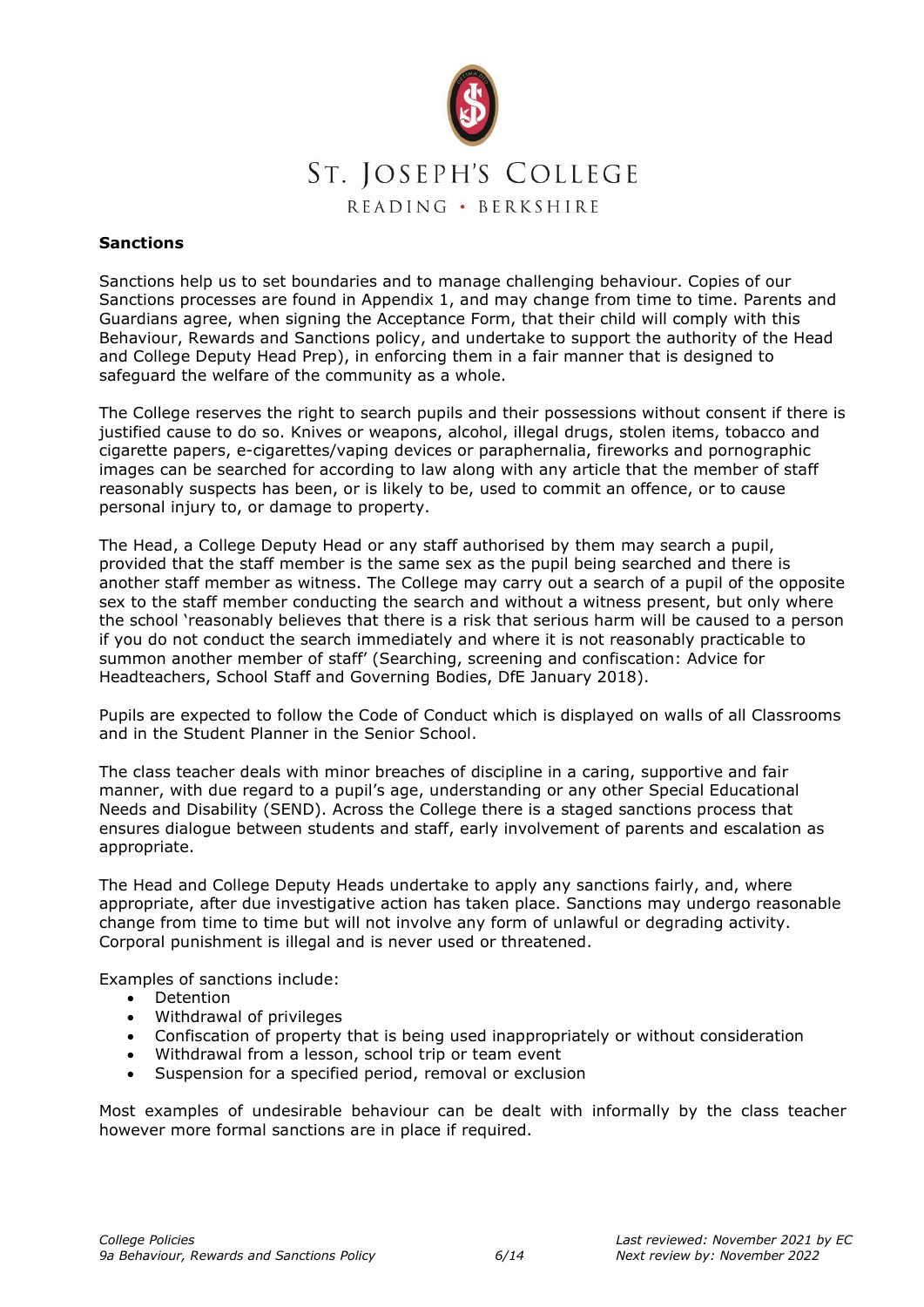

#### **Behaviour Sanctions Process – Prep School**

| Stage 0 | (First incident of disruption or negative behaviour)<br>Verbal warning from a member of staff |
|---------|-----------------------------------------------------------------------------------------------|
| Stage 1 | (Second incident of disruption or negative behaviour)                                         |
|         | Time in at break in the Year 6 Classroom or moved seat in their own                           |
|         | classroom                                                                                     |
| Stage 2 | (Persistent disruption or negative behaviour)                                                 |
|         | Time in another classroom                                                                     |
|         | Parents contacted via email                                                                   |
| Stage 3 | (Serious misconduct. Either failure to address previous behaviour or                          |
|         | misconduct of a serious nature)                                                               |
|         | Immediate call/ email home                                                                    |
|         | Deputy Head (Prep)/ Head of Department informed and they will                                 |
|         | interview the child                                                                           |
| Stage 4 | (Escalated Misconduct. Very serious case of misbehaviour or consistent                        |
|         | Stage 3 interventions)                                                                        |
|         | Parents called in for a meeting with College Deputy Head (Prep)                               |
|         | immediately                                                                                   |
|         |                                                                                               |

#### **Academic Sanctions Process – Senior School**

| Stage 1 | (No Homework, lack of effort in class)<br>New deadline set                                 |
|---------|--------------------------------------------------------------------------------------------|
| Stage 2 | (2nd missed homework, failure to meet new deadline, repeated lack of<br>effort)            |
|         | Academic catch-up at lunch time or after school, missed work must be<br>completed          |
|         | Parents contacted via email                                                                |
| Stage 3 | (3rd missed homework, failure to attend academic catch-up, persistent<br>lack of effort)   |
|         | Academic Detention on a Wednesday, Email and letter home                                   |
|         | Follow up conversation with Form Tutor                                                     |
| Stage 4 | (Repeated stages 1-3 across subjects, continued failure to meet previous<br>expectations)  |
|         | Deputy Head's Detention, Email and letter home, follow up conversation<br>with Deputy Head |

#### **Misconduct Sanctions Process – Senior School**

| Stage 0 | (First incident of disruption or negative behaviour)<br>Recorded by teacher                                                                                   |
|---------|---------------------------------------------------------------------------------------------------------------------------------------------------------------|
| Stage 1 | (Second incident of disruption or negative behaviour)<br>Recorded by teacher                                                                                  |
| Stage 2 | If appropriate, Parents contacted by Form Tutor or Head of Section<br>(Persistent disruption or negative behaviour)<br>Discussed with student                 |
| Stage 3 | Parents contacted by Form Tutor or Head of Section<br>(Serious misconduct. Either failure to address previous behaviour or<br>misconduct of a serious nature) |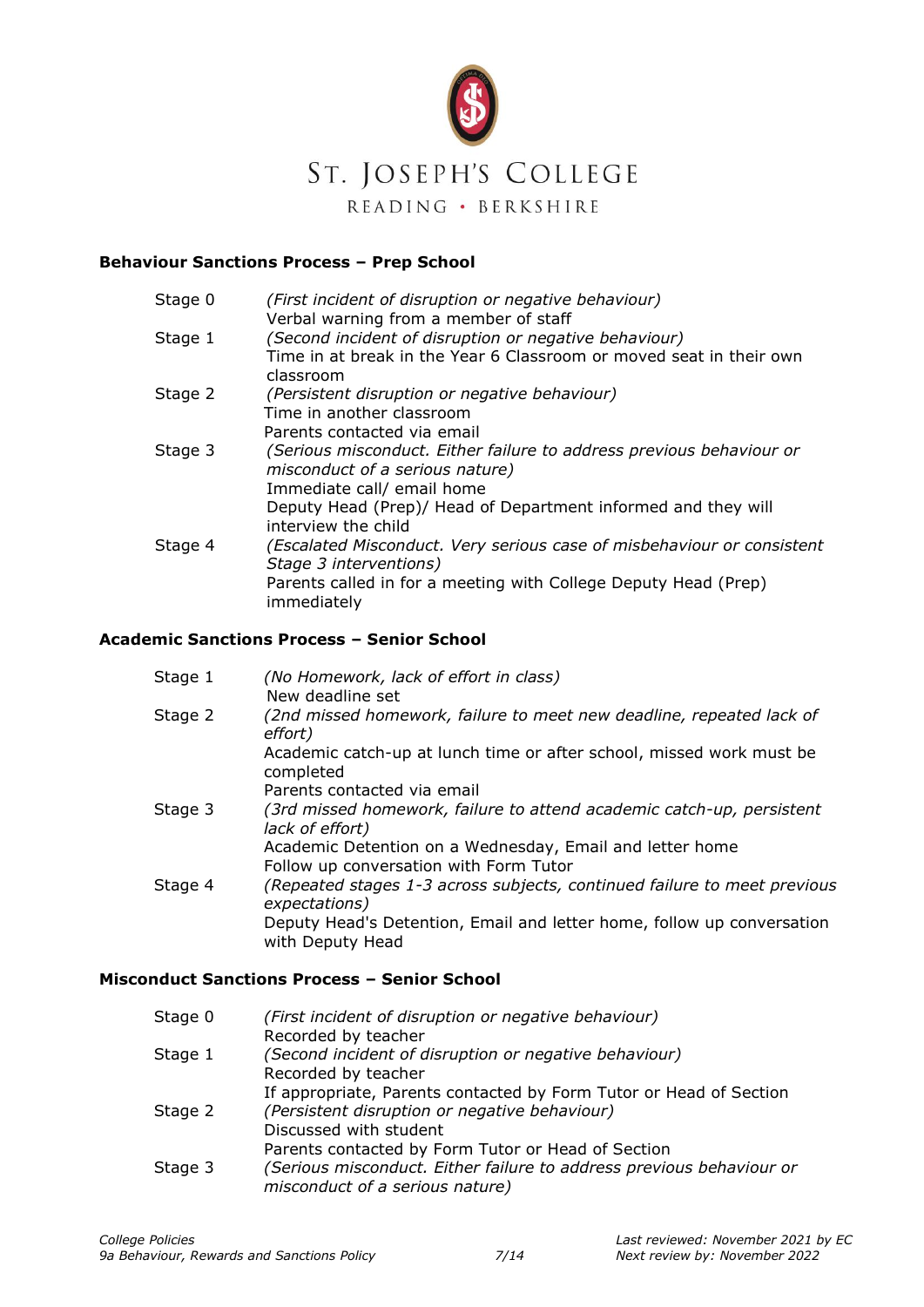

Misconduct Detention on a Wednesday Email and letter home Follow up conversation with Form Tutor Stage 4 *(Escalated Misconduct. Serious case of misbehaviour or consistent Stage 3 interventions)* Deputy Head's Detention Email and letter home Follow up conversation with Head of Section and Deputy Head

Appendix 1 Tariff of Sanctions in the Senior School offers guidance on the type and range of sanctions which certain behaviours might trigger. Staff will always use their professional judgement when making decisions about stages of sanctions.

While in the case of minor offences disciplinary action will usually be incremental, and the appropriate action will be related to the nature of the offence in each case. The College reserves the right to exercise discretion as to the suitability of the type of action applicable in any given situation.

#### **Head of Section Reports - Senior School**

A Head of Section Report may be used to address behavioural or work issues in a particular area.

Each report will require the student to receive written feedback on their attitude/homework/ punctuality in all of their subjects throughout the week.

#### **Serious misbehaviour**

Very serious cases of misbehaviour or consistent failure to meet College expectations will be passed to the Head. The College Exclusion Policy is available on the website and all parents and pupils should be aware of the more serious sanctions, including suspension and exclusion, that the Head can impose for serious breaches of this policy, including but not limited to criminal behaviour.

Serious sanctions may be imposed where unsatisfactory behaviour has continued despite previous disciplinary sanctions and/ or warnings.

Examples of serious breaches of the policy which may result in serious sanctions include:

- Drug abuse
- Alcohol and tobacco abuse
- Theft
- **Bullving**
- Physical assault/threatening behaviour
- Fighting
- Sexual harassment
- Racist or sexist abuse
- Sexual misconduct
- Damage to property
- Persistent disruptive behaviour
- Disruptive parental behaviour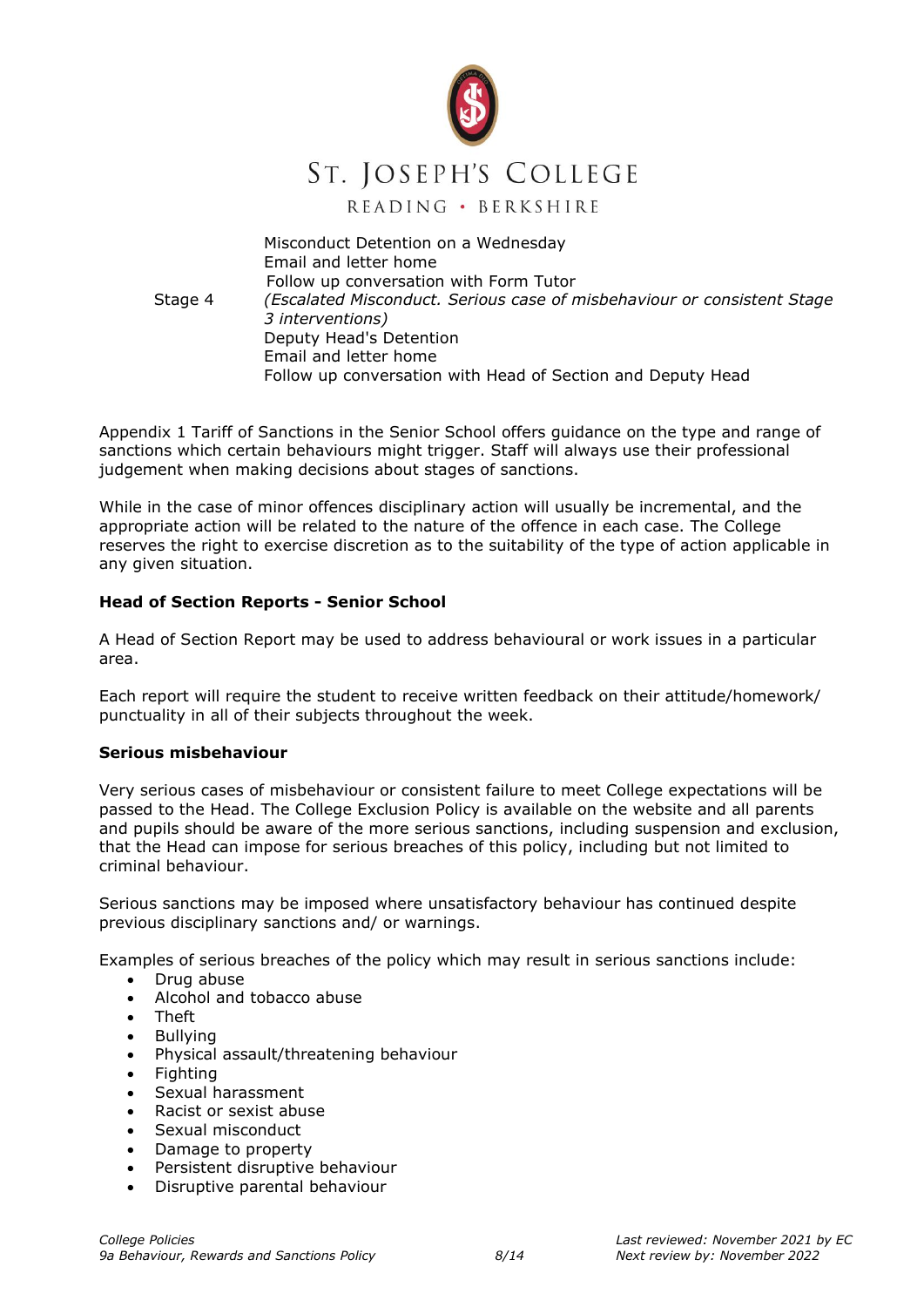

St Joseph's College has a confidential central register of all sanctions imposed for serious misbehaviour. The entries on this register include the pupil's name and year group, the nature and date of the offence and the sanctions imposed.

#### **Our policy incorporates recommendations from:**

The Education Act 2011 The Education (Independent School Standards) (England) Regulations 2014 Behaviour and discipline in schools (Advice for Head teachers and school staff) January 2016 The Equality Act 2010 Education and Inspections Act 2006 Use of reasonable force Advice for head teachers, staff and governing bodies July 2013

And the associated College Policies:

Exclusion Policy Safeguarding Policy Staff Code of Conduct Computer Usage Policy Mobile Device Policy Substance Misuse Policy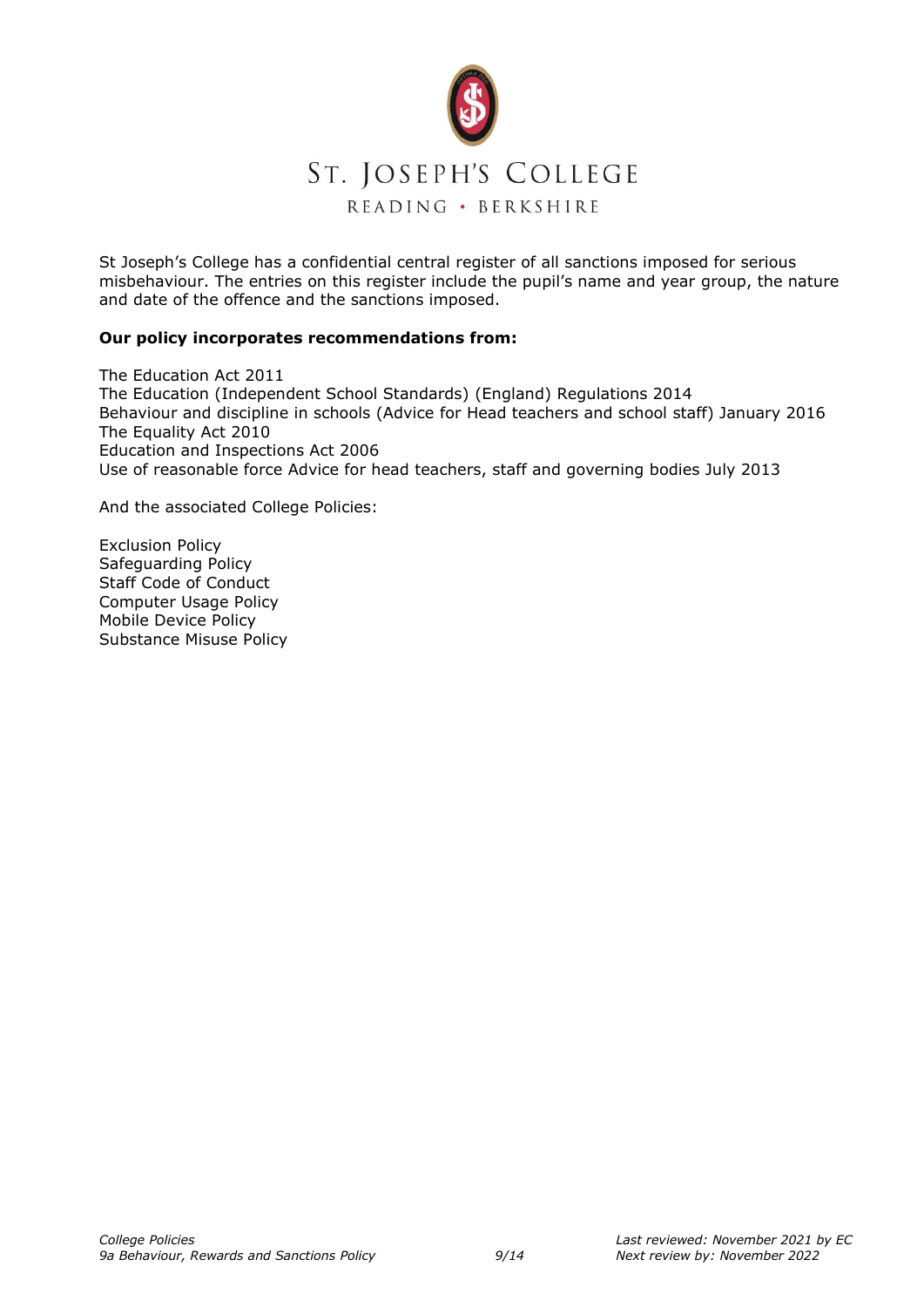

#### **Appendix 1**

## **Senior School Tariff of Sanctions**

to be used in conjunction with existing sanctions processes in the Senior School

| Behaviour                                                     | Stage of sanction                                  | Comments                                                            |
|---------------------------------------------------------------|----------------------------------------------------|---------------------------------------------------------------------|
| Lack of effort in class                                       | Follows staged process for<br>academic sanctions   | Resets each half term                                               |
| Homework missed or<br>substandard                             | Follows staged process for<br>academic sanctions   | Resets each half term                                               |
| Lateness to lessons                                           | Follows staged process for<br>misconduct sanctions | Resets each half term                                               |
| Behaviour in lessons                                          | Follows staged process for<br>misconduct sanctions | Resets each half term                                               |
| Behaviour outside lessons                                     | Follows staged process for<br>misconduct sanctions | Resets each half term                                               |
| Missing PE kit, Food Tech<br>ingredients, planner or<br>other | Stage 1                                            | Staged process starting at<br>Stage 0                               |
| Litter                                                        | Stage 1                                            | Staged process starting at<br>Stage 1                               |
| Eating in classroom                                           | Stage 1                                            | Staged process starting at<br>Stage 1                               |
| Eating around school                                          | Stage 1                                            | Staged process starting at<br>Stage 1                               |
| Poor behaviour on a trip or<br>school bus                     | Stage 2-4                                          |                                                                     |
| Inappropriate language                                        | Stage 2-3                                          |                                                                     |
| Confiscation of phone                                         | Stage 2                                            | Staged process starting at<br>Stage 2                               |
| Incorrect uniform                                             | Stage 2                                            | Staged process starting at<br>Stage 2                               |
| Accidental damage to<br>school property                       | Stage 2                                            | Staged process starting at<br>Stage 2                               |
| Repeat offences                                               | Stage 2                                            |                                                                     |
| Intolerant<br>language/behaviour                              | Stage 2 - 4                                        | Possible escalation to<br>Head's detention depending<br>on severity |
| Verbal behaviour intended<br>to cause harm or distress        | Stage 3-4                                          |                                                                     |
| Physical behaviour intended<br>to cause harm or distress      | Stage 3-4                                          | Possible escalation to<br>Head's detention depending<br>on severity |
| Intentional damage to<br>school property                      | Stage 3                                            | Staged process starting at<br>Stage 3                               |
| Chewing gum                                                   | Stage 3                                            |                                                                     |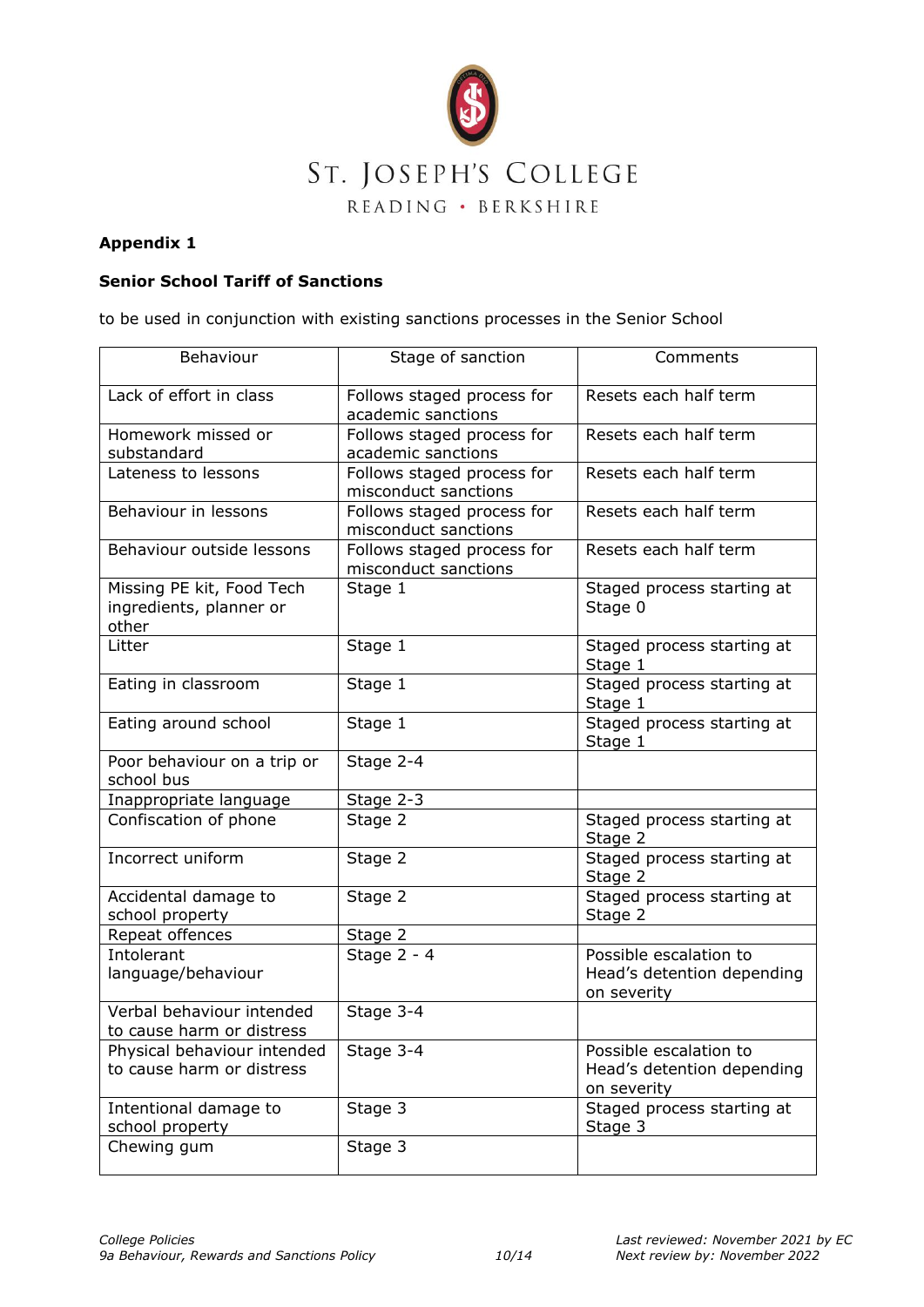

# ST. JOSEPH'S COLLEGE

# READING · BERKSHIRE

| Fighting                                  | Stage 3              | Possible escalation to<br>Head's detention depending<br>on severity |
|-------------------------------------------|----------------------|---------------------------------------------------------------------|
| First reported case of<br>bullying        | Stage $3 - 4$        |                                                                     |
| Leaving school site without<br>permission | Stage 3              | Staged process starting at<br>Stage 3                               |
| Verbal defiance or rudeness<br>to staff   | Stage $3 - 4$        | Staged process starting at<br>Stage 3                               |
| Truancy                                   | Stage 3-4            |                                                                     |
| Theft                                     | Stage 3-4            | Possible escalation to<br>Head's detention depending<br>on severity |
| Escalated or persistent<br>bullying       | Stage 4              | Possible escalation to<br>Head's detention depending<br>on severity |
| Verbal abuse of staff                     | Stage 4              |                                                                     |
| Illicit substance or item                 | Decision by the Head |                                                                     |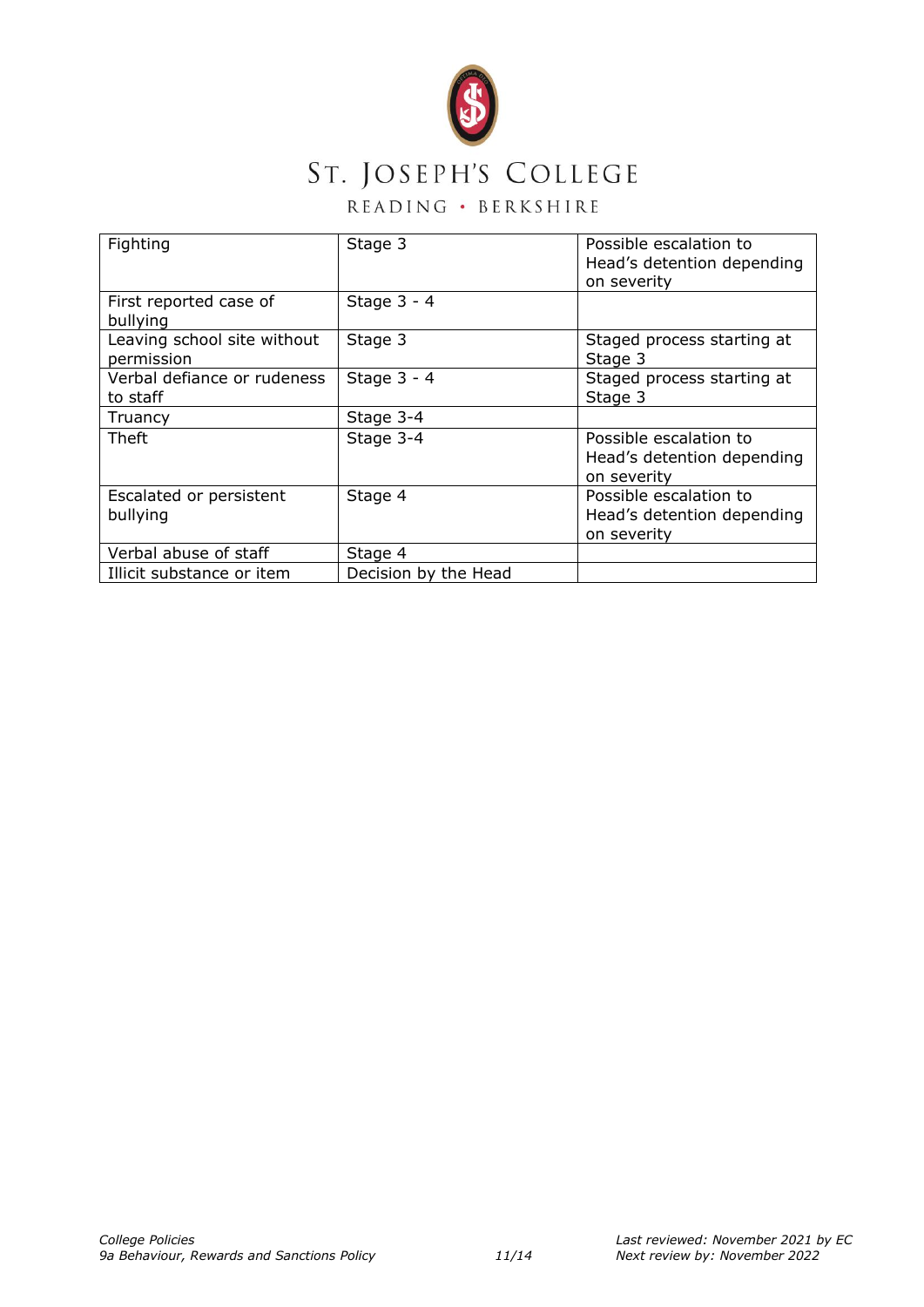

## **Appendix 2**

# **Guidelines on physical restraint and the use of force to control pupils**

These guidelines relate to all sections of St Joseph's College, including the Early Years Foundation Stage.

#### **Introduction**

The College aim is to provide an orderly atmosphere in which effective teaching and learning can take place. However, there may be rare occasions on which school staff will need to use 'reasonable force' in order to control or restrain pupils. The power to use reasonable force applies whether pupils are on school premises or elsewhere, as long as they are in the lawful control or charge of a staff member. This includes school visits. This policy does not support the notion of no physical contact in a situation that requires restraint or control of a pupil.

In this context, the purpose of restraining a pupil would include any or all of the following and may or may not involve trying to calm the pupil or restore self-control to the pupil in a dignified way:

- Preserving personal safety
- Preventing damage to property
- Stopping a crime (or, if the pupil is under the age of criminal responsibility, what would be a crime for an older pupil)
- Maintaining good order and discipline

#### **Definitions, circumstances, guidelines**

Principles Governing Physical Interventions to Maintain Control

- The method of intervention must be in keeping with the incident that gave rise to it
- The degree and duration of any force applied must be proportionate to the circumstances
- The potential for damage to persons and property in applying (and in not applying) any form of restraint must always be kept in mind
- The failure of a particular intervention to secure a child's compliance should not automatically signal the immediate use of another more forceful form of intervention. Escalation should be avoided if possible, especially if it would make the overall situation more destructive and/or unmanageable
- In some circumstances (for example where it is clear that feasible physical intervention would be likely to avoid serious personal injury) it could be construed as a failure in the duty of care on the part of the teacher (or other responsible adult) not to restrain physically, or to persist in attempting further feasible restraint where one method has been unsuccessful.
- The age, competence and particular needs of the child should be taken into account in deciding what degree/type of intervention is necessary.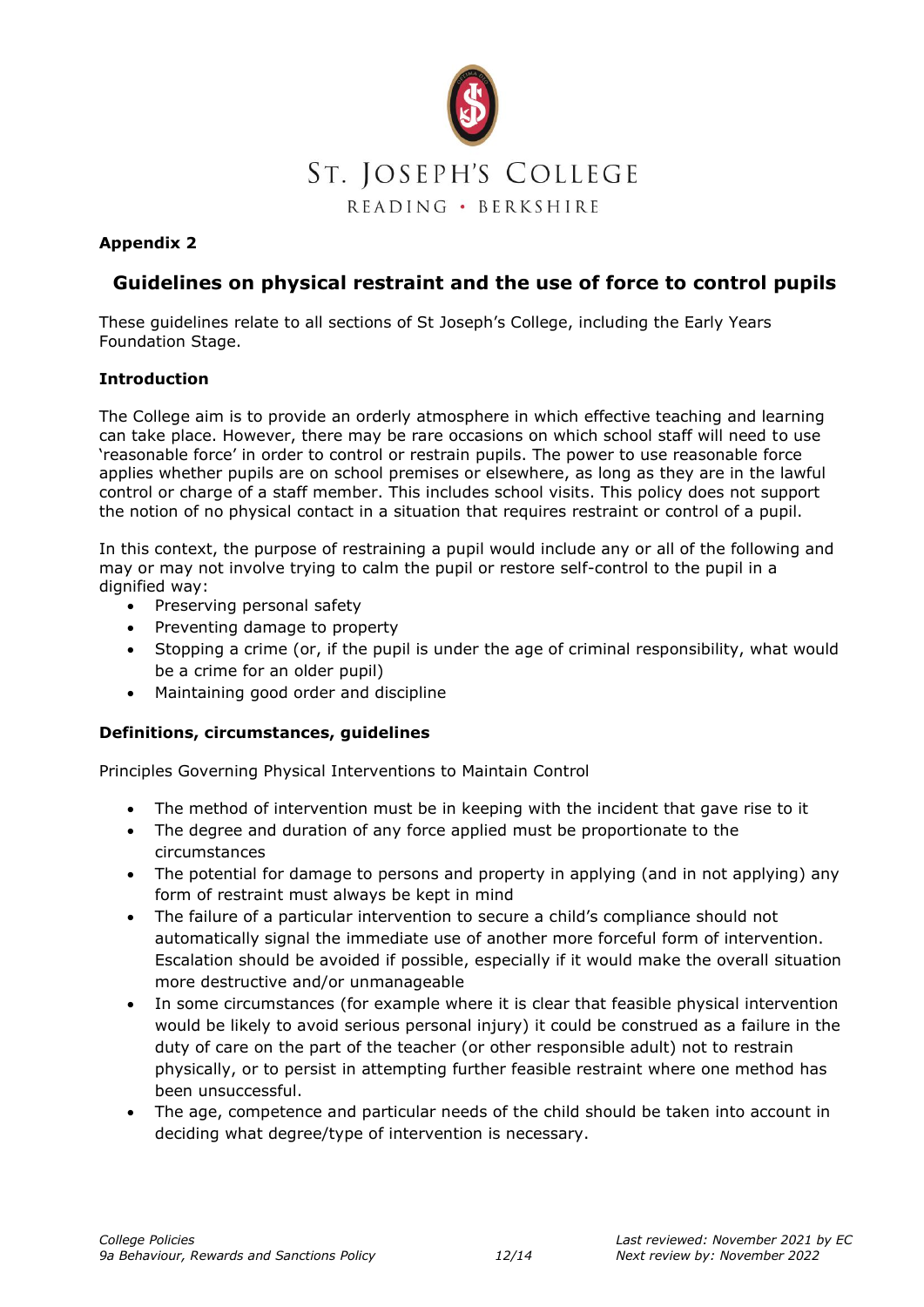

- Ideally early identification of a hostile situation will provide the member of school staff time to assess the situation, remove onlookers from the area and alert colleagues for assistance, preferably a senior teacher. It is important to remain calm and not take the situation personally as this will potentially affect your decision making and responses
- Use your voice first: verbal instructions should be given before and during any physical intervention. The surprise effect of a sudden noise i.e. a whistle or distraction can be more effective than the use of force
- Use force only when necessary to resolve the incident: this should be the minimum force required, lasting for the shortest practicable time - the purpose should be restraint and the reduction of risk and may include the following responses:
	- Physically interposing between pupils
	- Blocking a pupil's path
	- Holding (but never round the neck or collar)
	- Leading a pupil by the hand or arm
	- Shepherding a pupil away by placing your hand in the centre of the back
	- In extreme cases (such as self-defence) more restrictive holds this is not recommended even for staff with specialist training
- Do not strike blows or retaliate against pupils: to do so would exceed your authorisation to intervene, may cause injury and create a significant risk of an allegation of assault being made. Actions of this nature include:
	- Holding round the neck
	- Restricting a pupil's ability to breathe
	- Slapping
	- Punching
	- Kicking
	- Throwing objects
	- Twisting or forcing limbs against a joint
	- Holding or pulling by the hair or ear
	- Holding face down on the ground
	- Do not touch in a way that might be considered indecent

Any physical restraint exercised should

- be reported by the member of staff concerned to the Head, or one of the College Deputy Heads soon as possible after the incident has occurred and before parents or guardians are informed
- be documented in line with the School's incident-reporting procedures
- be followed in particular by a prompt record of the circumstances and justification for the use of the restraint
- be reported to the affected pupil's parents or guardians on the same day or as soon as possible, unless there is are reasonable grounds for believing that to do so might subject that pupil (or any other(s)) to risk of harm, in which case the Child Protection Policy and accompanying documentation should be referred to)